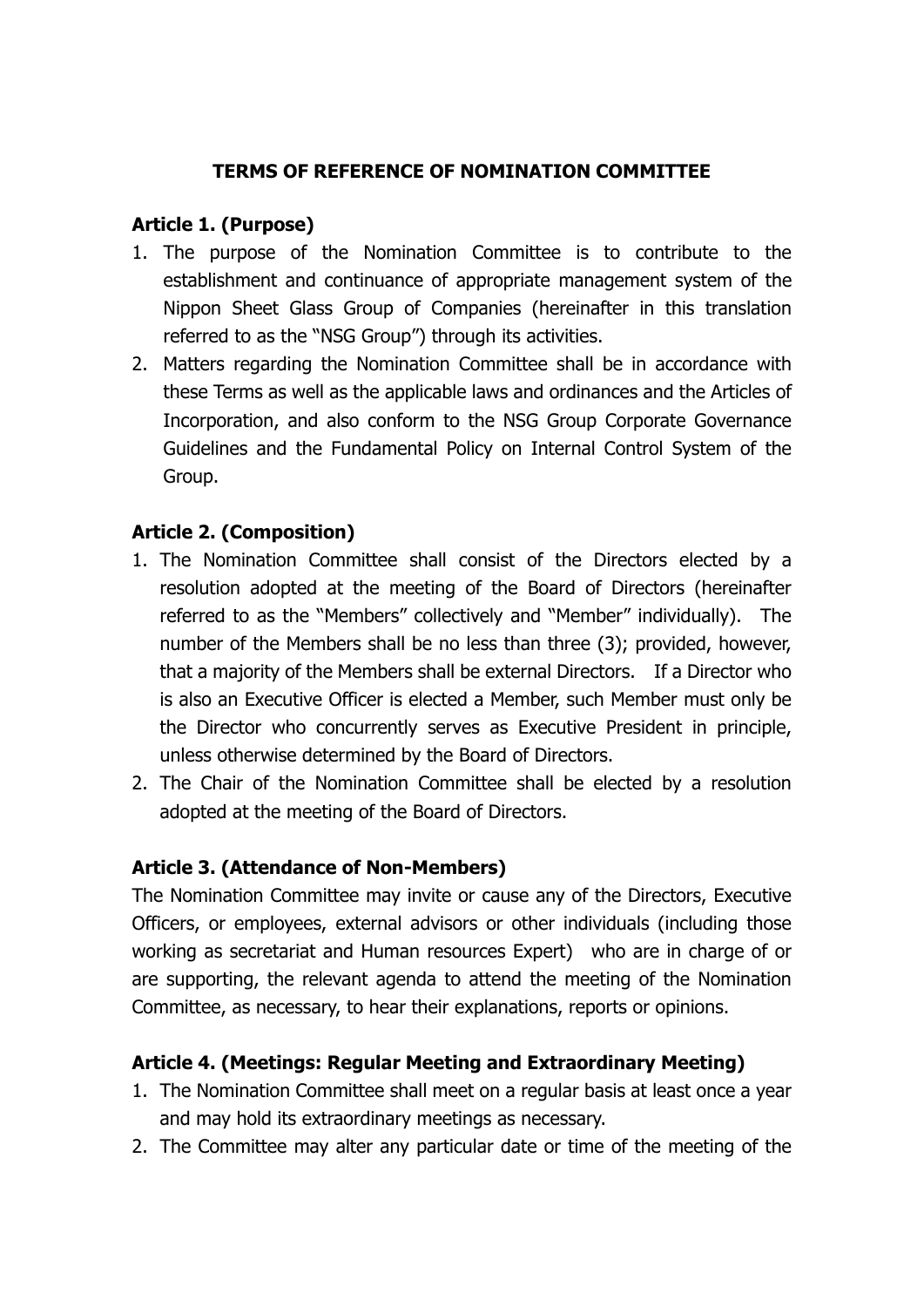Committee with the consent of a majority of Members.

3. The meeting of the Nomination Committee may be held at a single place such as the head office of the Company or other premises, or at more than one place through the use of video call, telephone conference or other media.

# **Article 5. (Convocation Procedure)**

- 1. A meeting of the Nomination Committee shall be convened by the chairperson as defined in Article 7.
- 2. Each Member may demand the Member who acts as the chairperson to convene a meeting of the Nomination Committee.
- 3. Notwithstanding the first Paragraph of this Article and the first Paragraph of Article 7, in the event that the Member who acts as the chairperson does not convene a meeting of the Nomination Committee, the Member who made such demand may convene and preside over the meeting in the capacity of the chairperson.
- 4. The notice of convocation of the meeting of the Nomination Committee shall be issued by the Member who acts as the chairperson to each of the other Members two (2) business days prior to the date of the meeting; provided, however, that this period may be shortened or the convocation procedure may be skipped, in either case in the event of need of emergency or with the unanimous consent of the Members.
- 5. Notwithstanding the foregoing, such notice of convocation may be forwarded by the secretariat at the request of any Member requiring the meeting to be convened.

# **Article 6. (Agenda)**

The notice of convocation set forth in the preceding Article shall be so forwarded to each member by describing the venue, time and date together with the agenda of items to be discussed, except in cases where there is any unavoidable cause or all the Members otherwise agree.

# **Article 7. (Chairperson)**

1. The Chair of the Nomination Committee shall act as the chairperson and preside over the meeting; provided, however, that if the Chair is prevented from so doing, other Member shall take his/her place in the order designated by the Nomination Committee.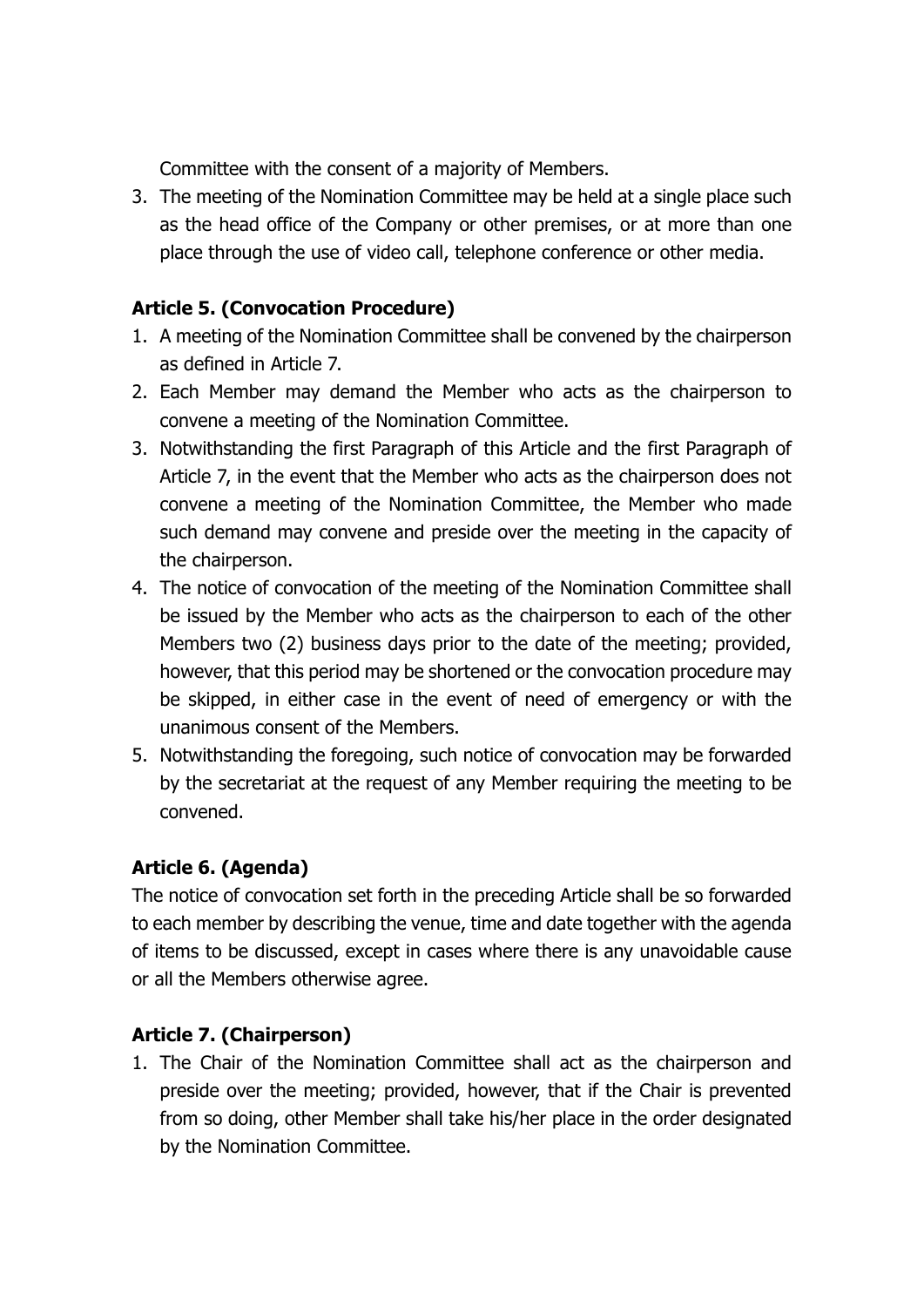2. Without prejudice to the generality of the preceding Paragraph, if any matter relating to any particular Member who serves as the chairperson of the meeting is the purpose of the meeting, other Member shall take his/her place for deliberation of that matter as if the chairperson had been prevented from so doing.

### **Article 8. (Duties and Responsibilities, and Method of Resolution)**

- 1. Pursuant to the laws and regulations of Corporations and the Corporate Governance Guidelines, the Nomination Committee shall have the following duties:
	- (1) Creating and maintaining the criteria for election and dismissal of Director(s) and determining, in accordance with such criteria, the proposal for Director(s) to be elected or dismissed which is to be brought before the General Meeting of Shareholders for resolution. Further discussing and recommending the appointment and dismissal of Chairperson of the Board of Directors, Lead External Director, members of three Committees and Chairpersons of respective Committees to the Board of Directors for resolution.
	- (2) Creating and maintaining the criteria for appointment and dismissal of Executive Officer(s) and Representative Executive Officer(s) and discussing and recommending the results derived in accordance with such criteria for appointment and dismissal of any particular Executive Officer(s) and Representative Executive Officer(s) (along with allocation of duties among Executive Officers and internal relationship among Executive Officers including chain of command applied) to the Board of Directors for resolution.,
	- (3) Creating and maintaining the criteria for appointment and dismissal of Executive Management Member of the Group [\(EMM\)](http://www.nsg.com/~/media/NSG/Site%20Content/ir/Press%20Releases/2015/28May2015NSGGroupCorporateGovernanceGuidelinesAtt_E01.pdf) (Note: EMM is to be defined by and in the Policy and Procedure on Appointment of Executive Management, and here only the link is placed. Same as ToR of CompCo.) and discussing and recommending the results derived in accordance with such criteria for appointment and dismissal of any particular [EMM](http://www.nsg.com/~/media/NSG/Site%20Content/ir/Press%20Releases/2015/28May2015NSGGroupCorporateGovernanceGuidelinesAtt_E01.pdf) to the Board of Directors for resolution. Further receiving explanation from Executive President (or CEO) as regards appointment and dismissal of Other Executive Managers (as defined below).
	- (4) Creating and maintaining AND regularly reviewing and thus ensuring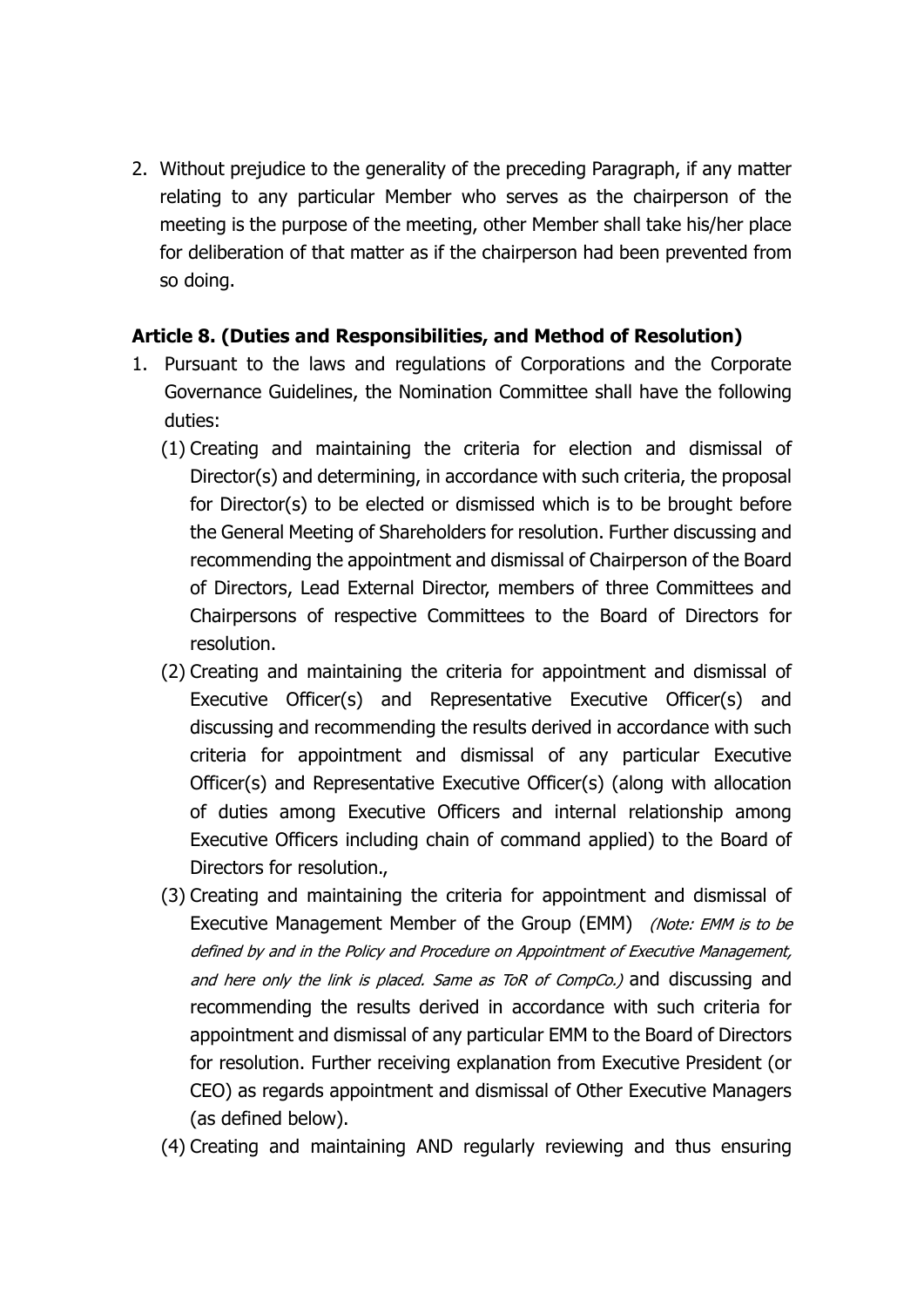validity of the succession plans for [EMM.](http://www.nsg.com/~/media/NSG/Site%20Content/ir/Press%20Releases/2015/28May2015NSGGroupCorporateGovernanceGuidelinesAtt_E01.pdf) Further receiving explanation from Executive President (or CEO) as regards those for Other Executive Managers.

- (5) The provisions of the preceding items shall apply *mutatis mutandis* to the appointment and dismissal of, and preparation and maintaining of succession plans for, the Company Secretary.
- (6) For the purpose of this Article,

"Other Executive Managers" stands for aggregate references to those specifically important office or role of the Group as determined by the Nomination Committee from among important managing roles of the Group other than EMM.

- 2. A resolution of the Nomination Committee shall be adopted by a majority of the Members present at the meeting in which a majority of the Members are present; provided, however that a member who has a special interest in the proposal shall not participate in the voting on such resolution, in which case such Member shall not be counted into the number of the Members present. In particular, no Member (or manager invited as attendees for any of the meetings) shall be involved in any decision or discussion as to election, appointment or dismissal of, or succession plans relating to, his or her own office or role as referred to in the preceding Sections 1.(1) to 1.(4) (inclusive) except only where such Member expresses his or her opinion in response to specific request if any from the Nomination Committee asking for the same.
- 3. The Nomination Committee may request any of the Directors, Executive Officers and employees of the Company to make reports on, or give explanations about, information which it deems necessary or appropriate in performing its duties and responsibilities.
- 4. The Nomination Committee may, insofar as is permitted pursuant to the laws, regulations and the Articles of Incorporation etc, authorize its sub-committee consisting of any part of its Members to conduct an investigation or review of certain matters belonging to the purview of the Nomination Committee (typically composed of some or all of Independent Directors as members) and produce the results to the Nomination Committee for its ratification or approval and implementation.

#### **Article 9. (Reports to the Board of Directors)**

1. The Nomination Committee shall, by its resolution, designate the Member(s)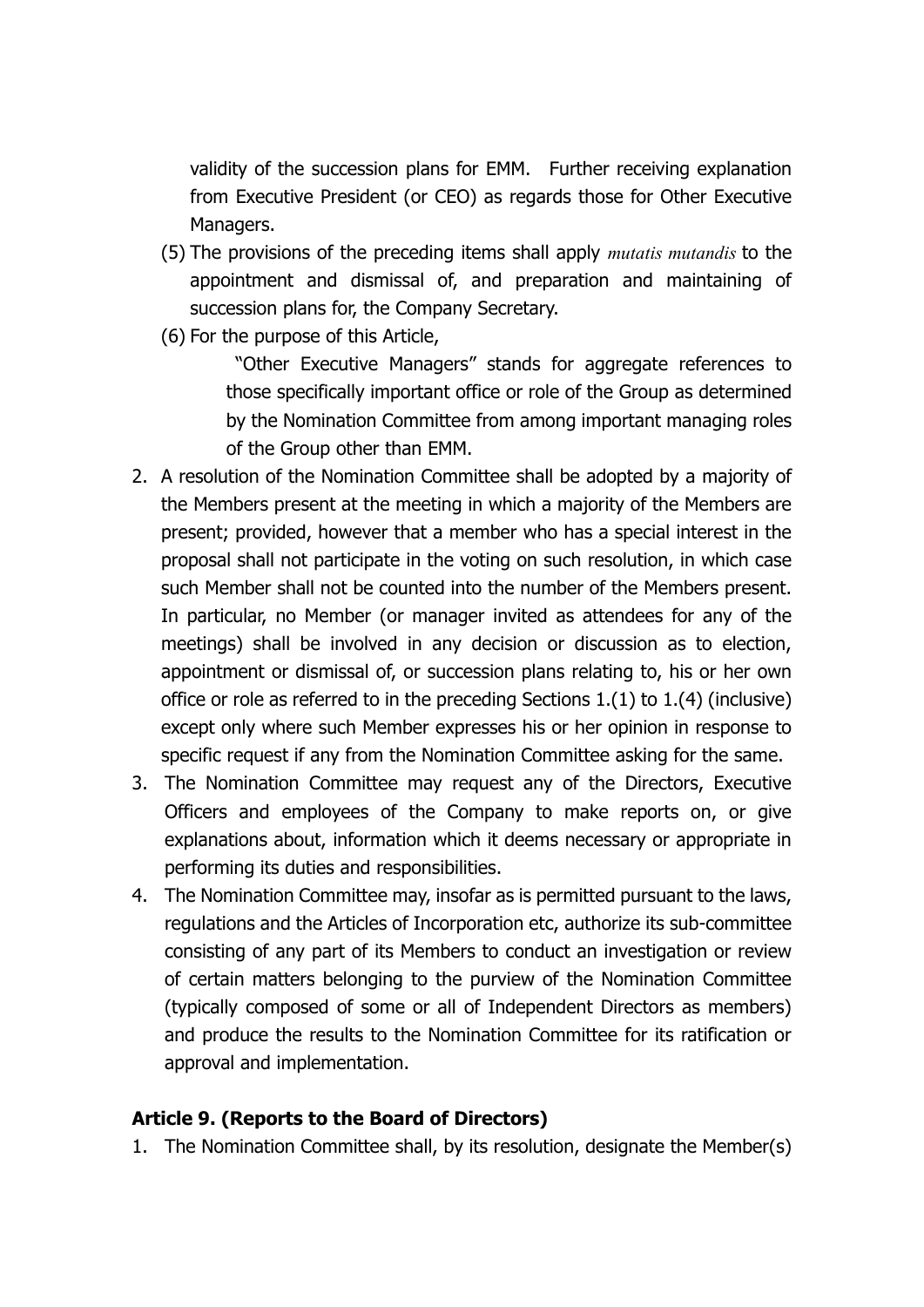who:

- (i) will report to the Board of Directors of the Company as to the status of its execution of duties (hereinafter referred to as "Reporting Member"); and
- (ii) will convene the meeting of the Board of Directors to be held (hereinafter referred to as "Convening Member").
- 2. The Reporting Member shall make reports on the status of execution by the Nomination Committee of their duties and responsibilities without delay.

# **Article 10. (Minutes)**

- 1. The summary of the proceedings and results of the meeting of the Nomination Committee along with other items prescribed in the laws and regulations shall be recorded in the minutes, which shall bear the signatures or seals of the Members present.
- 2. The Minutes may be recorded by electronic means as prescribed by law, in which case the signatures of the Members present shall be inserted by electronic means.
- 3. The Directors shall have the right to inspect or reproduce the minutes of the meeting of the Nomination Committee.

# **Article 11. (Notice to Absentee)**

A copy of the summary of the proceedings of the meeting of the Nomination Committee shall be sent to the Member who is absent from the relevant meeting of the Nomination Committee.

# **Article 12. (Secretariat and Human resources Expert)**

- 1. The Company Secretary Department (CSD), with the cooperation of the Group Human Resources Department (HRD), shall serve as the secretariat of the Nomination Committee that will organize and coordinate matters to be brought before the meeting of, or reported to, the Nomination Committee, and necessary information and materials for submission to the Nomination Committee, and prepare and retain the minutes.
- 2. The Company Secretary or such other member of CSD as the Nomination Committee approves of appointment based on recommendation of the Company Secretary shall serve as the chief of the secretariat of the Nomination Committee who will assist the proceedings and administration of